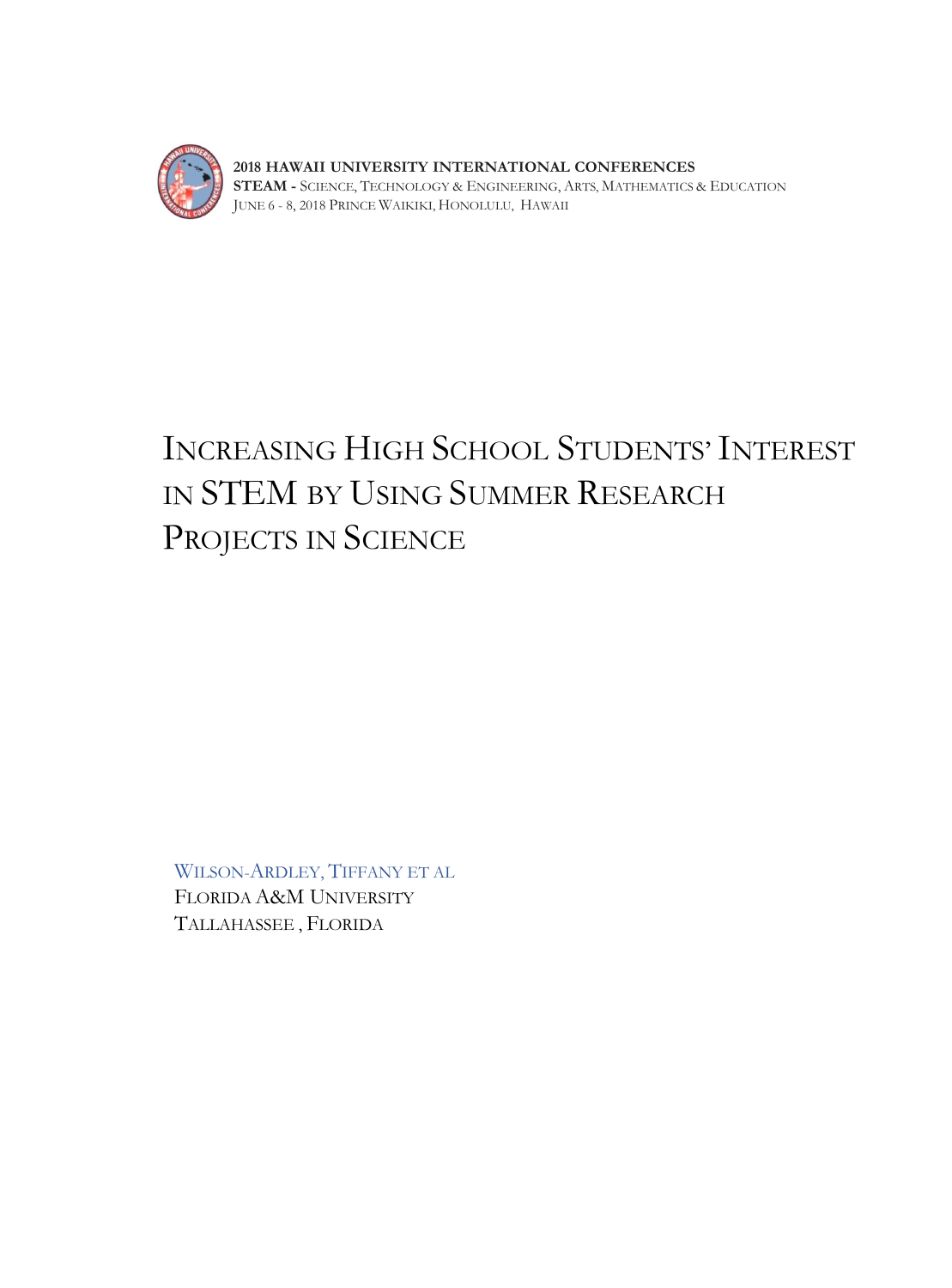Dr. Tiffany Wilson-Ardley College of Pharmacy and Pharmaceutical Sciences Florida A&M University Tallahassee, Florida Dr. Jason Black Information Systems and Operations Management School of Business and Industry Florida A&M University Tallahassee, Florida Dr. Clayton Clark, II Department of Civil and Environment Engineering FAMU/FSU College of Engineering Florida A&M University Tallahassee, Florida

## **Increasing High School Students' Interest in STEM By Using Summer Research Projects in Science**

### **Synopsis**:

The Florida Agricultural and Mechanical University's Program of Excellence in Science Technology Engineering and Math was designed to assist with the recruitment, retention and graduation of under represented students in STEM majors. Area high school 9th - 12th graders participated in a three week Summer Academy and believe that participation in research projects has increased their interest in pursuing a STEM degree upon entering college.

The Florida A&M University Program of Excellence in STEM (PE-STEM) is a program for students entering the 9th grade through graduating seniors from high school. The program focuses on engaging students in STEM disciplines with the goal of increasing their awareness and selection of STEM as a college major and ultimately a career. The program includes an academic year component and a summer academy. During the summer academy students were engaged in research based on their preference in a STEM area. Students in the science area were partnered with researchers in areas such as biology, chemistry, pharmacology and toxicology. Students also presented their research projects at the university during their summer academy's research symposium.